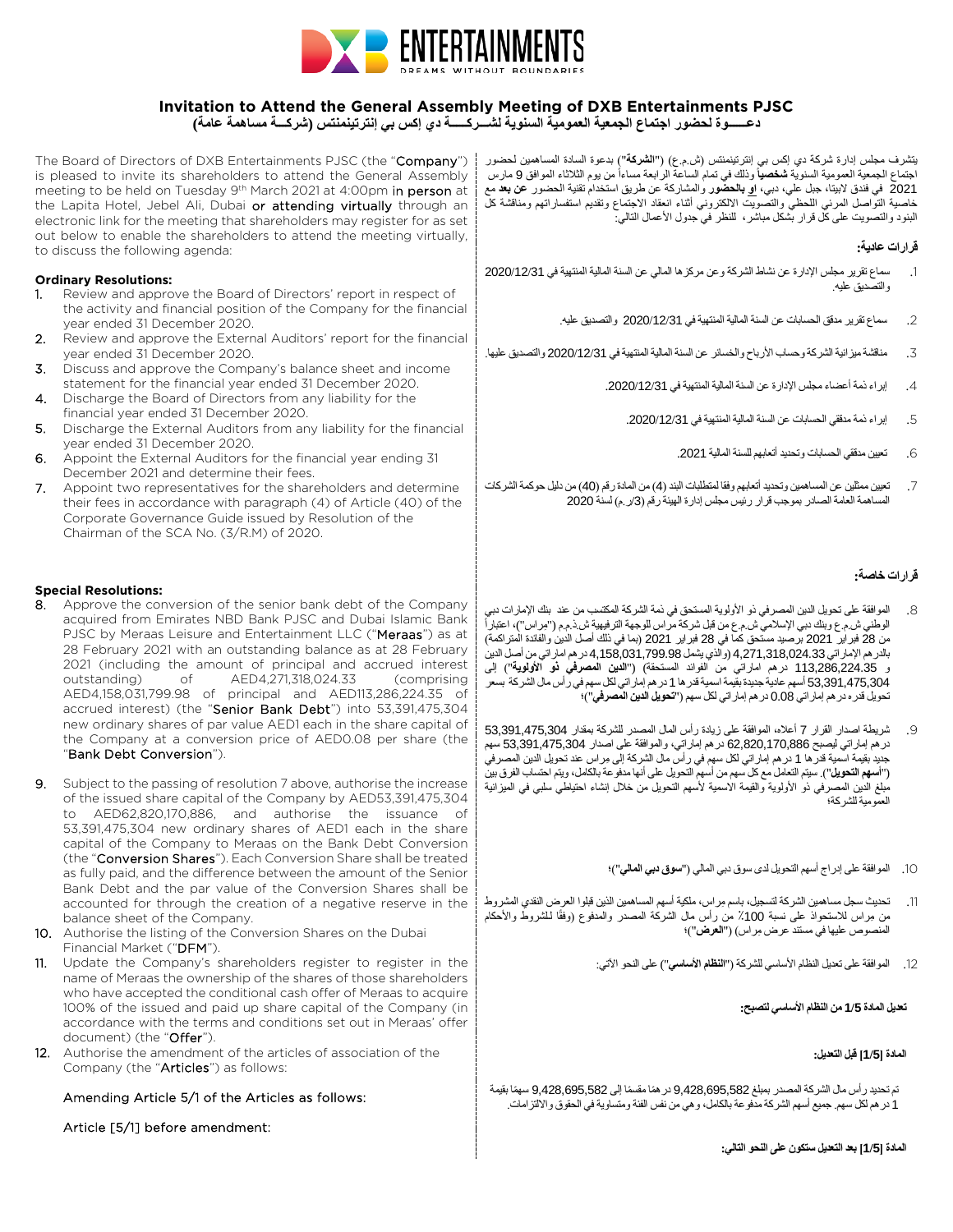

The issued capital of the Company has been fixed at 9,428,695,582 Dirhams divided into 9,428,695,582 shares with a value of 1 Dirham for each share. All the Company's shares are fully paid, are of the same class and are equal in their rights and obligations.

#### Article [5/1] after amendment will be as follows:

The issued capital of the Company has been fixed at 62,820,170,886 Dirhams divided into 62,820,170,886 shares with a value of 1 Dirham for each share. All the Company's shares are fully paid, are of the same class and are equal in their rights and obligations.; and

#### Adding a new article No. (66 bis) to the Articles as follows:

#### Mandatory Acquisition:

Any person who acquires a shareholding of 90% plus one share in the issued share capital of the Company has the right to enforce the minority shareholders of the Company to sell or swap all of the shares owned by them in favor of such person pursuant to a written notice given to the Company and the relevant minority shareholders, in accordance with the Law and the Authority's regulations in this regard.

- 13. Approve the authorisation of the Board of Directors of the Company, or any person so authorised by the Board of Directors, to adopt in the name of the Company any resolution or take any action as may be necessary to implement any of the above resolutions including, without limitation, to: (a) apply for a certificate to be issued by the SCA to declare the increase in share capital of the Company in connection with the Bank Debt Conversion; (b) apply for the listing of new ordinary shares of the Company on the DFM; (c) apply to the DFM to update the Company's shareholders register to record the shares of those who have accepted the Offer in the name of Meraas following close of the Offer period; and (d) correspond and negotiate with any person, entity (official or otherwise) within and outside the United Arab Emirates (including, without limitation, the SCA, the Ministry of Economy, the Department of Economic Development and the DFM), adopt such resolutions and take any such action as may be necessary to obtain the necessary approvals to effect the Bank Debt Conversion and/or the Offer.
- 14. If all of resolutions 8 to 13 above (the "Offer Resolutions") are duly approved by the shareholders of the Company, to treat the Offer Resolutions as the continuation plan; and to approve the continuation of the Company as a going concern on the basis of the Offer being implemented.
- 15. Stand-by Special Resolution to be tabled in the event all of resolutions 8 to 13 above are not duly approved by the shareholders of the Company: to approve the dissolution and liquidation of the Company and set a date for a meeting of the General Assembly to approve the Company's liquidation plan and schedule approved by the Company's Board of Directors and its financial advisor.

#### **General Notes**

- 1. An SMS containing the registration and eVoting link with access code will be sent to shareholders one day prior to the General Assembly.
- 2. Once the link for the registration is received, the shareholder needs to finish registration (mark as present) before the General Assembly starts (i.e. Tuesday 9th March 2021 at 4:00pm).
- 3. eVoting will only be available for registered shareholders who have registered before the General Assembly starts (i.e. Tuesday 9th March 2021 at 4:00pm) and voting can be done until the meeting is over.
- 4. Shareholders can watch a live video steam of the General Assembly through the link sent.
- 5. For any further queries relating to eVoting, please contact Dubai Financial Market Customer Service on +971 4 3055555.
- 6. Any shareholder who has the right to attend the General Assembly, may delegate any person other than a member of the Board of Directors, employees of the Company, a broker or employees of such broker under a special written proxy. In such capacity, no proxy may represent more than

تم تحدید رأس مال الشركة المصدر بـمبلغ 62,820,170,886 نر هماً مقسماً إلى 62,820,170,886 سهماً بقیمة 1 درھم لكل سھم. جمیع أسھم الشركة مدفوعة بالكامل، وھي من نفس الفئة ومتساویة في الحقوق والالتزامات.؛ و

#### **-إضافة مادة جدیدة برقم 66 مكرر إلى النظام الأساسي على النحو التالي:**

#### **الاستحواذ الإلزامي:**

یحق لأي شخص يستحوذ على نسبة 90٪ بالإضافة إلى سهم واحد في ر أس المال المصدر للشركة أن يلزم مساهم الاقلیة في الشركة بیع أو مبادلة جمیع الأسھم المملوكة لھم لصالح ھذا الشخص بموجب إشعار خطي یوجھھ ذلك ً الشخص للشركة ولمساھمي الأقلیة المعنیین، وفقا للقانون وأنظمة الھیئة في ھذا الخصوص.

- .13 الموافقة على تفویض مجلس إدارة الشركة، أو أي شخص مفوض من قبل مجلس الإدارة، باعتماد أي قرار باسم الشركة أو اتخاذ أي إجراء قد يكون ضروريًا لتتفيذ أي من القرارات المذكورة أعلاه بما في ذلك، على سبيل المثال لا الحصر، ما یلي: (أ) التقدم بطلب للحصول على شھادة تصدرھا ھیئة الأوراق المالیة والسلع للإعلان عن زیادة رأس مال الشركة فیما یتعلق بتحویل الدین المصرفي؛ (ب) التقدم بطلب لإدراج الأسھم العادیة الجدیدة للشركة على سوق دبي المالي؛ (ج) التقدم بطلب إلى سوق دبي المالي لتحدیث سجل مساھمین الشركة لتسجیل أسھم الأشخاص ِ الذین قبلوا العرض باسم مراس بعد إغلاق فترة العرض؛ و (د) المراسلة والتفاوض مع أي شخص أو كیان (رسمي أو غیر ذلك) داخل دولة الإمارات العربیة المتحدة وخارجھا (بما في ذلك، على سبیل المثال لا الحصر، ھیئة الأوراق المالیة والسلع ووزارة الاقتصاد ودائرة التنمیة الاقتصادیة وسوق دبي المالي)، اعتماد مثل ھذه القرارات واتخاذ أي إجراء قد يكون ضروريًا للحصول على الموافقات اللازمة لإجراء تحويل الدين المصرفي و / أو العرض؛ و
- .14 إذا تمت الموافقة على جمیع القرارات 8 إلى 13 أعلاه ("**قرارات العرض**") حسب الأصول من قبل مساھمي الشركة، الموافقة على اعتبار قرارات العرض خطة استمراریة الشركة والموافقة على استمراریة الشركة كمنشأة مستمرة عند تنفیذ العرض.
- **.**15 قرار خاص احتیاطي سیتم النظر فیھ وعرضھ في حال لم یتم الموافقة على جمیع القرارات 8 إلى 13 أعلاه بالأغلبیة المطلوبة من قبل المساھمین: للموافقة على حل الشركة وتصفیتھا وتحدید موعد لاجتماع الجمعیة العمومیة للشركة للموافقة على خطة والجدول الزمني لتصفیة الشركة بعد موافقة مجلس إدارة الشركة ومستشارھا المالي.

## **ملاحظات:**

- .1 للتصویت الالكتروني سیتم إرسال رسالة نصیة قصیرة تحتوي على رابط التسجیل والتصویت في الیوم السابق لاجتماع الجمعیة العمومیة مع رمز الدخول.
- .2 یمكن للمستثمر التسجیل (تسجیل الحضور) من وقت استلام الرابط وحتى موعد أقصاه بدایة الجمعیة العمومیة الساعة الرابعة من مساء یوم الثلاثاء الموافق 9 مارس 2021 .
- .3 التصویت متاح فقط للمستثمرین المسجلین وذلك من بدء اجتماع الجمعیة العمومیة الساعة الرابعة من مساء یوم الثلاثاء الموافق 9 مارس 2021 وحتى نھایة الاجتماع.
	- .4 یمكن مشاھدة بث مباشر للجمعیة العمومیة من خلال الرابط المرسل.
- .5 بخصوص اي استفسارات متعلقة بالتصویت الالكتروني یرجى التواصل مع خدمة العملاء لسوق دبي المالي على الرقم: 43055555 .+971
- .6 یجوز لمن لھ حق حضور الجمعیة أن ینیب عنھ من یختاره من غیر أعضاء مجلس الإدارة أو العاملین بالشركة أو ً شركة الوساطة أو العاملین بھا مقتضى توكیل خاص ثابت بالكتابة ویجب ألا یكون الوكیل لعدد من المساھمین حائزا بھذه الصفة على أكثر من (%5) خمسة بالمائة من رأس مال الشركة، ویمثل ناقصي الأھلیة وفاقدیھا النائبون عنھم قانونا. ويجب ان يكون التوقيع مصادقاً عليه من قبل الكاتب العدل او شركة مسجلة في الدولة حاصلة على ترخيص من السلطة المختصة او بنك مرخص في الدولة لدى الموكل حساب لدیھم او أي جھة مرخص لدى بأعمال التوثیق.
- .7 للشخص الاعتباري أن یفوض أحد ممثلیھ أو القائمین على إدارتھ، بموجب قرار من مجلس إدارتھ أو من یقوم مقامھ، لیمثلھ في الجمعیة العمومیة للشركة، ویكون للشخص المفوض الصلاحیات المقررة بموجب قرار التفویض.
- .8 یكون مالك السھم المسجل في یوم الاثنین الموافق 8 مارس 2021 ھو صاحب الحق في التصویت في الجمعیة العمومیة.
- .9 یمكن للمساھمین الاطلاع على البیانات المالیة للشركة وتقریر حوكمة الشركة من خلال الموقع الالكتروني للشركة: relations-investor/com.dxbentertainments.www. والموقع الإلكتروني لسوق دبي المالي: www.dfm.ae
- 10 . لا يكون انعقاد الجمعية العمومية صحيحاً إلا إذا حضره مساهمون بملكون أو يمثلون بالوكالة ما لا يقل عن 50% من رأسمال الشركة، فإذا لم یتوافر ھذا النصاب في الاجتماع الأول فإنھ سیتم عقد الاجتماع الثاني بتاریخ 16 مارس 2021 في نفس المكان والزمان. (یعتبر الاجتماع المؤجل صحیحا أیا كان عدد الحاضرین).
- .11 القرارات الخاصة: ھو القرار الصادر بأغلبیة أصوات المساھمین الذین یملكون ما لا یقل عن %75 من الأسھم الممثلة في اجتماع الجمعیة العمومیة للشركة المساھمة.